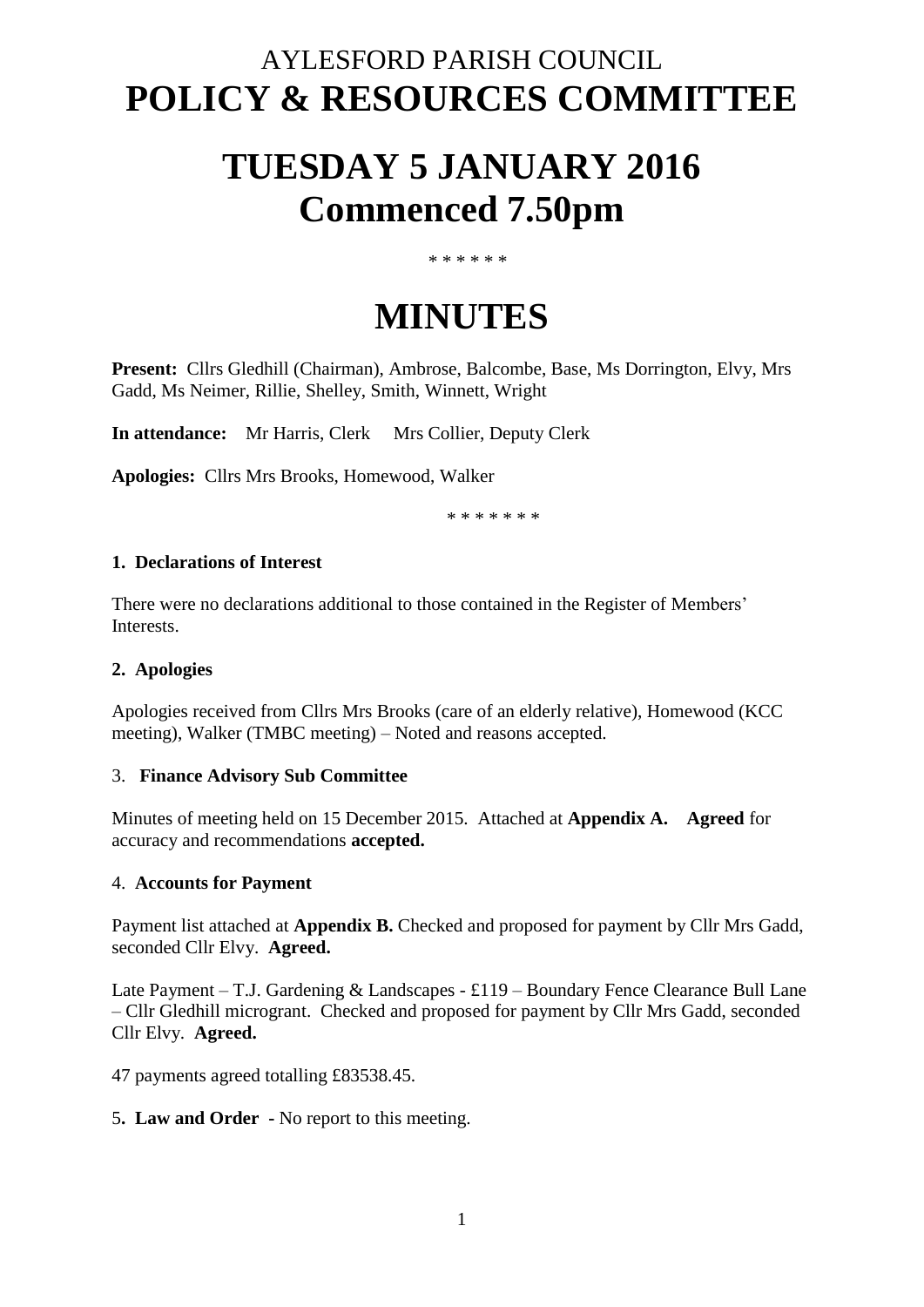### 6. **Rugby Club/Netball League**

Aylesford Rugby Club – Racetrack. Gallaghers have requested agreement to lay a drain on the racetrack from their premises at Coldharbour down to Hall Road as their current Kent Highway drain is blocked and are considering Council suggestion re installing a path for walkers when reinstating the land. Response awaited.

## 7. **Flood Defences –** No report to this meeting.

## 8**. Council Vacancies**

8.1 - Current vacancies: 2 Aylesford South 1 Eccles

8.2 – Clerk to report to a future meeting of the Committee on a social inclusion policy

## **9. TMBC Review of Holiday Activity Programmes**

TMBC have written seeking the Parish Council's views on their review of their Holiday Activity Programme (HAP) being undertaken as part of their work to find £1.4m of savings. The programme currently consists of 3 parts namely Activate, Y2 Crew and Playscheme. This Council currently contributes £500 to Y2 Crew and £2500 to operate a  $3<sup>rd</sup>$  week of the playscheme in the summer. Playschemes are currently held in Aylesford and Tunbury. TMBC are reviewing the scheme to consider whether to withdraw from direct provision of the programme and to encourage other providers to deliver the service but continuing to give support to families unable to afford the full costs of the programme via TMBC's Leisure Pass scheme.

The Council has been asked for our views on this change and in particular if there was a different provider in place at our local centres whether the Council would continue to give financial support and also whether the Council itself would be willing to be a direct provider.

Following discussion Members considered three options:

1. Whether they wished to see the HAP continue in some form – It was **agreed** the HAP was a valuable community service.

2. Whether they wished to continue to support the HAP with a funding contribution of £3000 – It was **agreed** Members were happy to continue to provide this financial contribution for the provision of this service throughout the whole Parish.

3. Whether they wished to become a direct provider of the HAP – It was **agreed** that, at this moment and based on the information available, the Parish Council did not wish to become a direct provider.

Clerk will respond accordingly to TMBC in order to meet the consultation deadline of 26 January 2016. **Clerk**